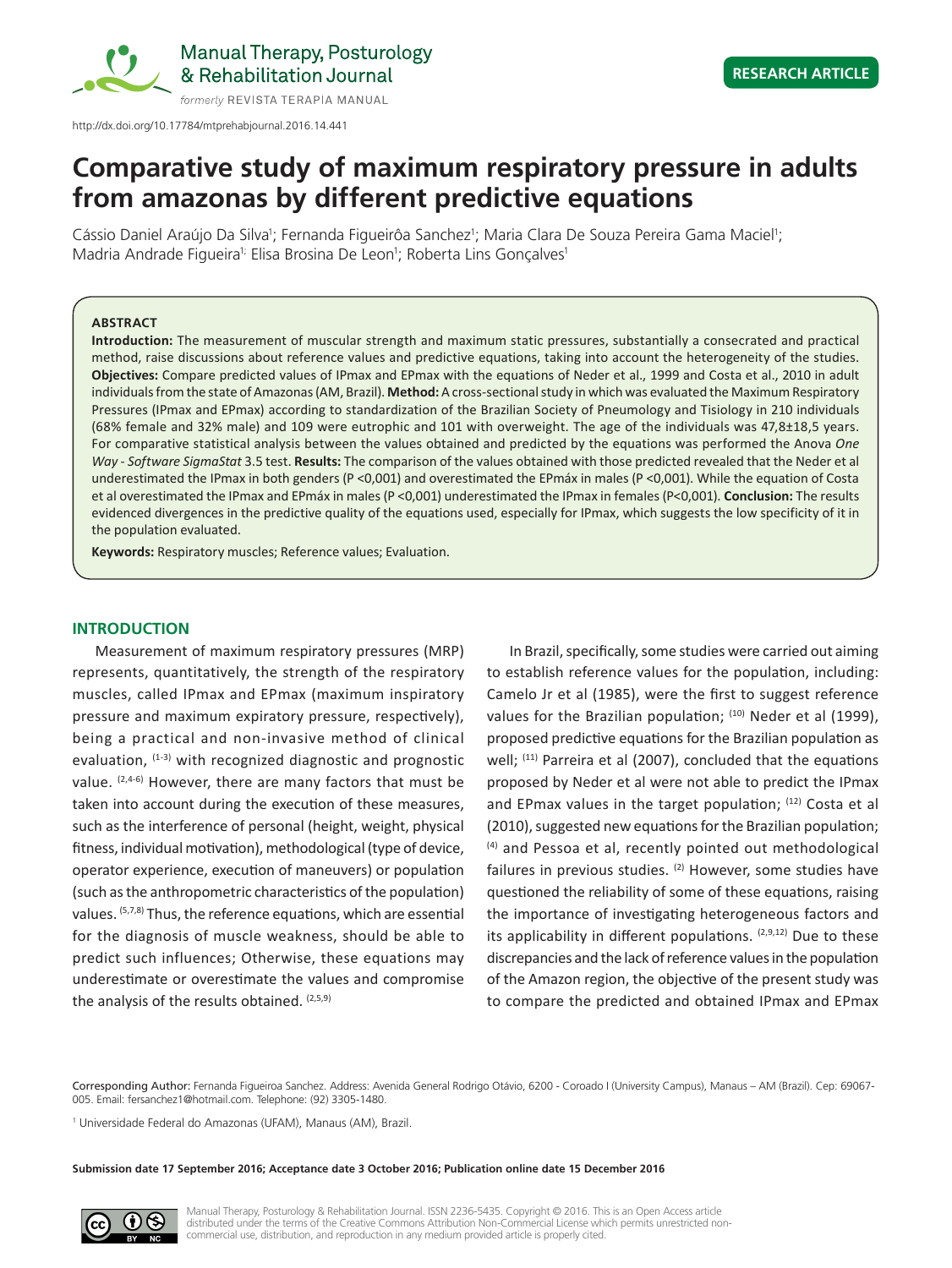

values by the equations of Neder et al and Costa et al in an adult population.

# **METHOD**

# **Design and Sample**

A cross-sectional study approved by the Research Ethics Committee of the Federal University of Amazonas – UFAM (CAAE: 45586815.0.0000.5020). The study included 210 adults recruited by convenience sampling and evaluated at the Faculty of Physical Education and Physiotherapy of Federal University of Amazonas.

# **Inclusion and exclusion criteria**

Subjects were included in the study as they presented the eligibility criteria, namely: presenting a clinical situation with no history of recent comorbidities and adequate physical-cognitive ability to perform the test. Exclusion criteria included smokers, those with a history of respiratory or cardiovascular disease, as well as individuals with any neuromuscular disease that prevented them of performing the tests. The BMI was calculated through of the following formula: BMI= weight (kg)/ height<sup>2</sup> (m<sup>2</sup>), and categorized considering the intervals of 18.6-24.9  $\text{kg/m}^2$  for eutrophy and  $25.0 - 29.9$  kg/m<sup>2</sup> for overweight.

# **Determination of maximum respiratory pressures**

The respiratory muscle strength test was performed following the Guidelines for Pulmonary Function Tests recommended by the Brazilian Society of Pulmonology and Tisiology. (13) Measurements of MRP were performed using an analogue manovacuometer of Wika $\textdegree$  brand, calibrated and phased in  $\pm 300 \text{ cm}$ H<sub>2</sub>O. The subjects were instructed to remain seated with their feet supported and to use nasal clip, avoiding air leakage. The IPmax was measured from the residual volume, and the PEmax pressure from the lung total capacity. The position reached at the end of the maximum efforts was maintained for at least one second to characterize the plateau pressure, and it was observed if at least two maneuvers had their values different from each other and not higher than 10% of the highest value. At the end of the four maneuvers with intervals of 1 minute were considered as the IPmax and EPmax the highest value obtained.

# **Statistical analysis**

The data were processed and analyzed in Software SigmaStat 3.5 for calculation of simple means, standard deviation of the mean and ANOVA One Way Test for comparison between the values obtained and predicted by the equations, setting P<0.05 as value of statistical significance.

# **RESULTS**

The study included two hundred and ten  $(N = 210)$ individuals, of which 109 were eutrophic and 101 overweight; 68% of the individuals were female and 32% male. The characteristics of the study population are described in Table 1.

The distribution of MRP among the age groups is shown in Table 2. A certain trend towards a linear decline of IPmax and EPmax in age-related is observed, with IPmax from the 40-49 age group and EPmax in the range of 50-59.

The comparison between the measured and predicted values of IPmax and EPmax by equations of Neder et al and Costa et al are shown in the Tables 3 and 4, respectively. In addition to the discrepancies between the values obtained in the studied population and those predicted, stand out the inter-equation differences, evidenced in the male IPmax (-116.1±16.3 to Neder et al and -171.6±25.5 to Costa et

**Table 1.** Description of the study population.

| <b>VARIABLES</b>              |        | N           | %         |
|-------------------------------|--------|-------------|-----------|
|                               | Female | 143         | 68.0      |
| Gender                        | Male   | 67          | 32.0      |
|                               | 18-29  | 48          | 23.0      |
|                               | 30-39  | 21          | 10.0      |
| Age Group (years)             | 40-49  | 39          | 18.5      |
|                               | 50-59  | 41          | 19.5      |
|                               | 60-69  | 37          | 18.0      |
|                               | 70-89  | 24          | 11.0      |
|                               |        | <b>MEAN</b> | <b>SD</b> |
| Age (years)                   |        | 47.5        | 17.9      |
| Height(m)                     |        | 1.60        | 0.09      |
| Weight (Kg)                   |        | 64.4        | 10.0      |
| $BMI$ (kg/m <sup>2</sup> )    |        | 25.0        | 2.7       |
| IPmax $\text{(cm/H, O)}$      |        | $-113.5$    | 57.6      |
| $EPmax$ (cm/H <sub>2</sub> O) |        | 95.2        | 34.9      |

IPmax- Maximum inspiratory pressure; EPmax- Maximum expiratory pressure; S.D.- Standard deviation; BMI- Body Mass Index.

**Table 2.** Distribution of IPmax and EPmax stratified by age group.

| <b>Age Group</b> | <b>IPmax</b> |      | <b>EPmax</b> |      |
|------------------|--------------|------|--------------|------|
|                  | <b>Mean</b>  | S.D. | <b>Mean</b>  | S.D. |
| 18-29            | $-113.6$     | 55.3 | 101.6        | 38.0 |
| 30-39            | $-148.3$     | 73.2 | 100.7        | 38.3 |
| $40 - 49$        | $-125.6$     | 63.1 | 102.3        | 35.6 |
| $50 - 59$        | $-114.4$     | 54.3 | 98.5         | 30.4 |
| 60-69            | $-100.5$     | 50.7 | 87.0         | 29.5 |
| 70-89            | $-81.5$      | 28.3 | 72.9         | 30.4 |

IPmax- Maximum inspiratory pressure; EPmax- Maximum expiratory pressure; S.D.- Standard Deviation.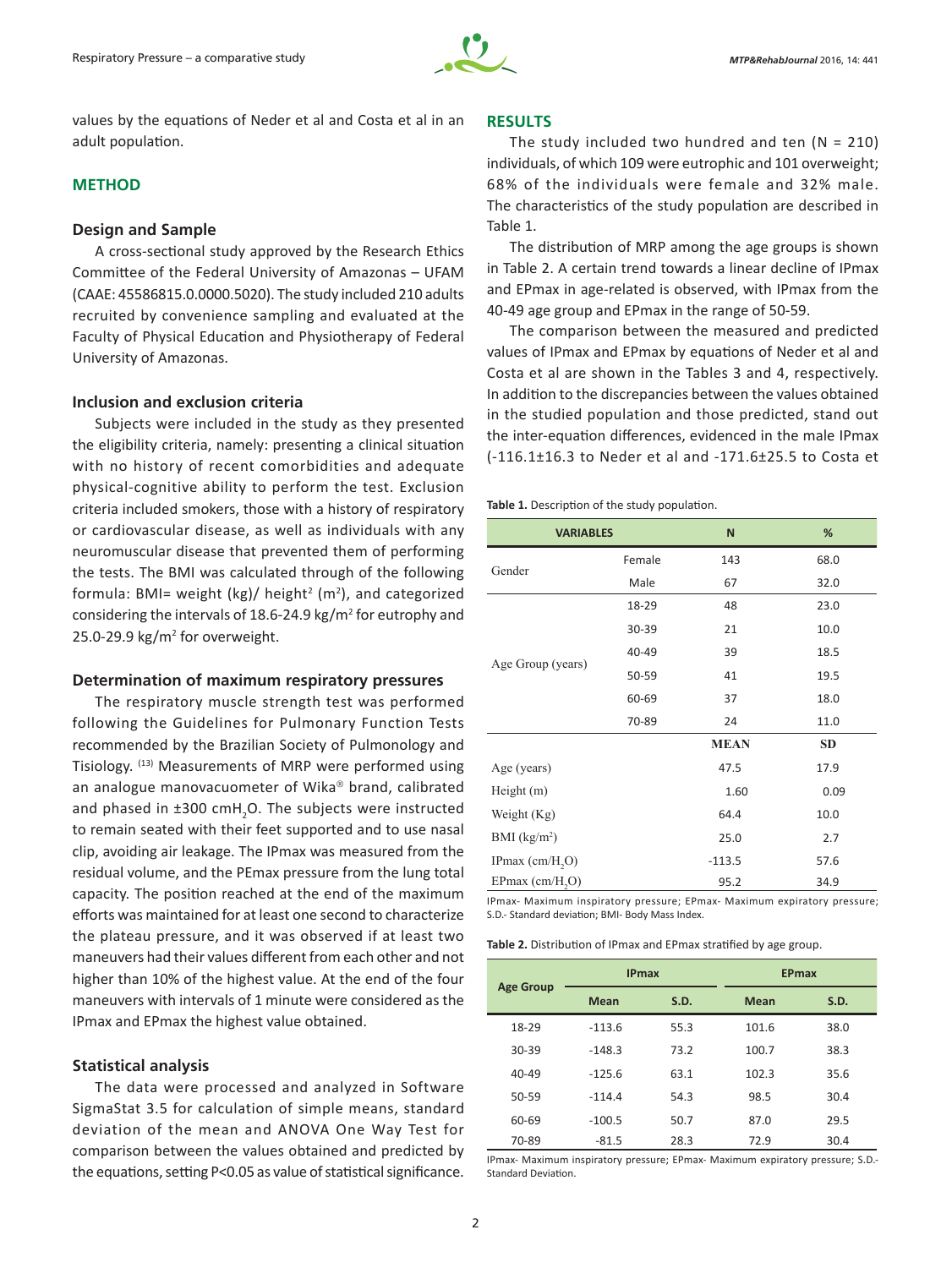

**Table 3.** Comparison between the inspiratory muscle strength evaluated and predicted by the equations of Neder et al (1999) and Costa et al (2010):

|       | <b>Obtained</b><br>values | Neder et al         | Costa et al                           | Valor de P  |
|-------|---------------------------|---------------------|---------------------------------------|-------------|
|       | <b>IPmax</b>              | <b>IPmax</b>        | <b>IPmax</b>                          |             |
| Males | $-122.8+63.1#$            |                     | $-116.1\pm16.3$ #* $-171.6\pm25.5$ #* | $P = 0.001$ |
|       | Females -109.2±54.6#      | $-87.5 \pm 31.2$ #* | $-53.0+7.7$ #*                        | $P = 0.001$ |

Maximum inspiratory pressure; #statistically significant difference between obtained and predicted values in the Anova One Way Test; \*statistical difference between the equations of Neder et al. and Costa et al.,; significance value set in p<0.05.

**Table 4.** Comparison between the expiratory muscular strength evaluated and predicted by the equations of Neder et al (1999) and Costa et al (2010):

|         | <b>Obtained</b><br>values | Neder et al         | Costa et al  | Valor de P  |
|---------|---------------------------|---------------------|--------------|-------------|
|         | <b>EPmax</b>              | <b>EPmax</b>        | <b>EPmax</b> |             |
| Males   | $111.6 \pm 36.9 \text{#}$ | $-125.6 \pm 16.5$ # | 121.6+25.6#  | $P = 0.001$ |
| Females | $87.5 + 31.2$             | $87.1 + 8.2$        | 87.6±11.4    | $P = 0.925$ |

EPmax- Maximum expiratory pressure; # statistically significant difference between obtained and predicted values in the Anova One Way Test; significance value set in p<0.05.

al) (P <0.001) and female IPmax (-87.5±31.2 to Neder et al and -53.0±7.7 to Costa et al) (P <0.001). In the females, no differences were observed between the formulas regarding the EPmax.

# **DISCUSSION**

The present study had as objective to compare the values obtained and predicted for the MRP between the Brazilian equations of Neder et al (1999) and Costa et al (2010) in a population composed of adult individuals from the state of Amazonas (AM, Brazil). We observed, in general, that the equations were not able to predict the values obtained, in particular of the IPmax.

Considering the numerous studies on the subject, Pessoa et al. (2014), in a systematic review, gathered 22 researches, which represented populations of North America, Brazil, Sweden and Netherlands. Among the findings, it is worth mentioning the great inter-study variation of the normative values of IPmax, according to the authors, can be attributed to the following factors: methodological aspects (such as the understanding of the maneuver and the adequate technical execution) and especially the characteristics of the participants, since reference values are a reflection of women and men of different ethnicities, with particularities expressed in body height and that may represent variations between evaluated and predicted values. As for the prediction variables of the equations, in general, it was observed that, while gender and age are the most reliable and used, others, such as height, have been presented as a positive predictor, negative or non-predictive of respiratory pressures. <sup>(9)</sup>

The equations of Neder et al (1999)  $(11)$  and Costa et al  $(2010)$  <sup>(4)</sup>, both based on populations of the urban region of southeastern of the Brazil, determined in their formulas the variables age and gender as independent predictors of respiratory pressures. Between the two studies, it is possible to identify similar findings regarding the negative effect of age on respiratory muscle strength. Thus, in our results we found that there is a tendency of drop in the values of the maximum inspiratory pressure from the age group between 40-49 years in the two groups and the expiratory pressure presented a linear reduction from the age range of 50-59 years, also in the two groups. While some studies reinforce this trend, (1,14,15) Pessoa et al (2014) verified, in an intriguing way, a surprising increase in the values evaluated in individuals with 50-59 years, justifying the finding because there was an expressive number of active and motivated individuals in this age group in the study. <sup>(2)</sup> About this discussion, Bessa et al (2015) suggest that decreased mobility with aging may be caused by reduced muscle strength and potency and mediated by reduction in spirometric parameters. (3) In addition, this decrease in skeletal muscle strength was associated with a reduction in lung function, and this association between pulmonary function and mobility in healthy older adults is still uncertain, (16) and it is also uncertain the point of decline respiratory pressures by age. (9)

The comparison between the values obtained and predicted revealed interesting results: While the equation of Neder et al underestimated the IPmax in both genders and overestimated the EPmax in males, the equation of Costa et al overestimated IPmax and EPmax in males and underestimated IPmax in females. However, the EPmax values for both equations were shown to be equivalent for females, with no significant differences.

Earlier studies proceeded with this comparison between equations: Leal et al (2007), compared values obtained from 495 healthy sedentary adults with three equations, including the Neder et al, checking, in general, that most of the predicted values overestimated those found, and that EPmax predicted by the equation showed no difference with the assessed values in female. In our findings, we also found that the Neder formula overestimated the EPmax values for males; however, it underestimated the IPmax values in this population. (17) Parreira et al (2007), on the other hand, evaluated 100 healthy individuals (54 females, 46 males) also from the southeast region and comparing with the values of Neder et al, verified the following results: In females, the measured IPmax was significantly lower than the predicted values (p=0.000), whereas EPmax did not present these discrepancies; in males, the IPmax evaluated did not present significant differences with the predicted one, whereas the EPmax was underestimated by the equation (p= 0.017). In general, it was concluded in the study that the equation of Neder et al was not able to predict the values in a reliably way;  $(12)$  While in our study, although EPmax did not show differences with Neder et al values, IPmax in females was significantly underestimated. These differences can be explained, according to Leal et al (2007), because the